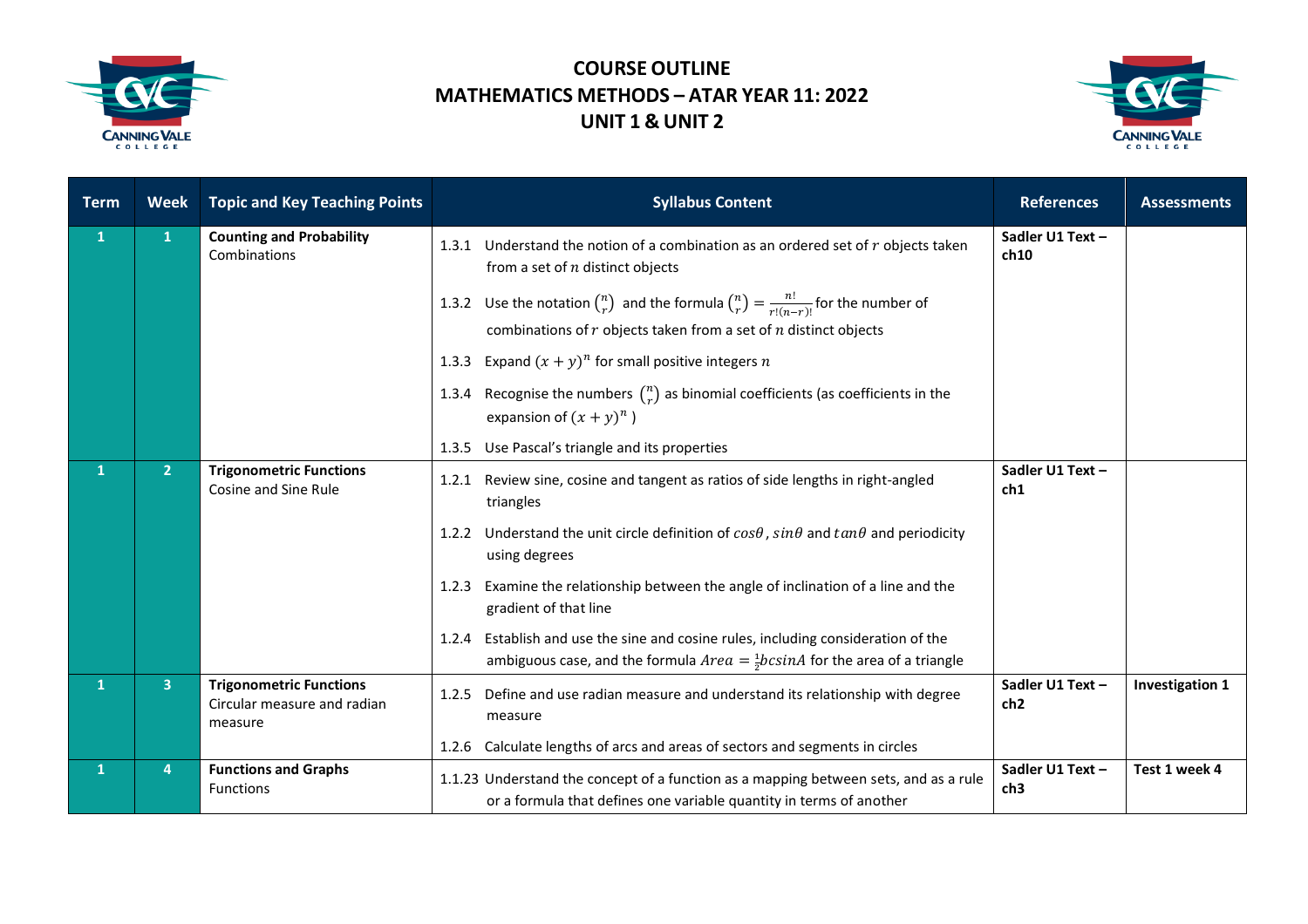| <b>Term</b>  | <b>Week</b> | <b>Topic and Key Teaching Points</b>                                | <b>Syllabus Content</b>                                                                                                                                                                                                                                                                                                                                                                                                                                                                                                                                                                                                                                                          | <b>References</b>             | <b>Assessments</b> |
|--------------|-------------|---------------------------------------------------------------------|----------------------------------------------------------------------------------------------------------------------------------------------------------------------------------------------------------------------------------------------------------------------------------------------------------------------------------------------------------------------------------------------------------------------------------------------------------------------------------------------------------------------------------------------------------------------------------------------------------------------------------------------------------------------------------|-------------------------------|--------------------|
|              |             |                                                                     | 1.1.24 Use function notation, determine domain and range, recognise independent<br>and dependent variables<br>1.1.25 Understand the concept of the graph of a function                                                                                                                                                                                                                                                                                                                                                                                                                                                                                                           |                               |                    |
| $\mathbf{1}$ | 5<br>(2h)   | <b>Functions and Graphs</b><br>Lines and linear relationships       | 1.1.1 Determine the coordinates of the midpoint of two points<br>Determine an end-point given the other end-point and the mid-point<br>1.1.2<br>Examine examples of direct proportion and linearly related variables<br>1.1.3<br>Recognise features of the graph of $y = mx + c$ , including its linear nature, its<br>1.1.4<br>intercepts and its slope or gradient<br>1.1.5 Determine the equation of a straight line given sufficient information;<br>including parallel and perpendicular lines<br>1.1.6 Solve linear equations, including those with algebraic fractions and variables                                                                                      | Sadler U1 Text -<br>ch4       |                    |
| 1            | $5-6$       | <b>Functions and Graphs</b><br>Review of Quadratic<br>Relationships | on both sides<br>Examine examples of quadratically related variables<br>1.1.7<br>1.1.8 Recognise features of the graphs of $y = x^2$ , $y = a(x - b)^2 + c$ , and $y =$<br>$a(x - b)(x - c)$ , including their parabolic nature, turning points, axes of<br>symmetry and intercepts<br>1.1.9 Solve quadratic equations, including the use of the quadratic formula and<br>completing the square<br>1.1.10 Determine the equation of a quadratic given sufficient information<br>1.1.11 Determine turning points and zeros of quadratics and understand the role of<br>the discriminant<br>1.1.12 Recognise features of the graph of the general quadratic<br>$y = ax^2 + bx + c$ | Sadler U1 Text -<br>$ch5 - 6$ | Test 2, week 7     |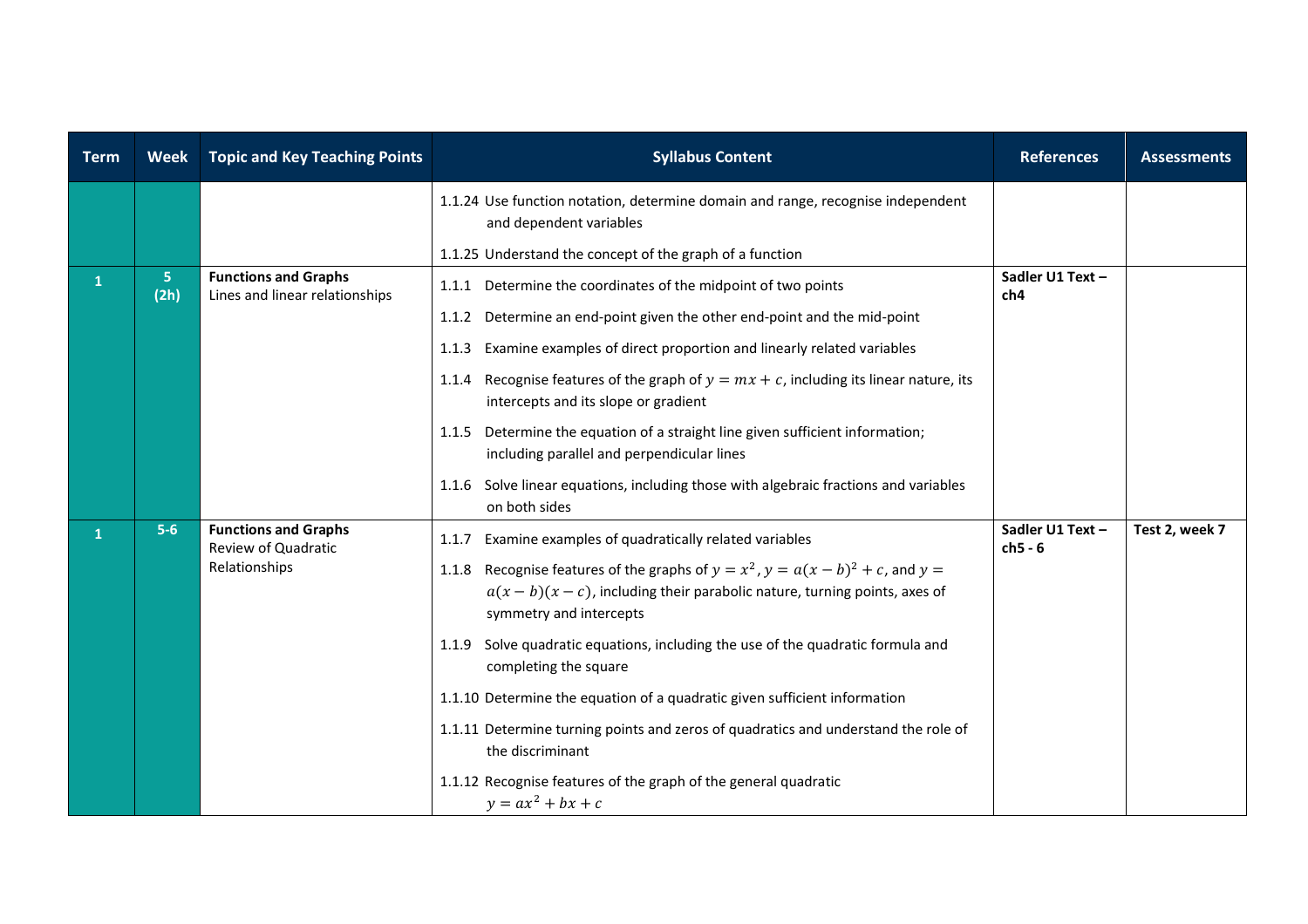| <b>Term</b>  | <b>Week</b> | <b>Topic and Key Teaching Points</b>                  | <b>Syllabus Content</b>                                                                                                                                                                                                        | <b>References</b>       | <b>Assessments</b> |
|--------------|-------------|-------------------------------------------------------|--------------------------------------------------------------------------------------------------------------------------------------------------------------------------------------------------------------------------------|-------------------------|--------------------|
| $\mathbf{1}$ | $7-10$      | <b>Functions and Graphs</b><br>Powers and Polynomials | 1.1.15 Recognise features of the graphs of $y = x^n$ for $n \in N$ , $n = -1$ and<br>$n = \frac{1}{2}$ , including shape, and behaviour as $x \to \infty$ and $x \to -\infty$                                                  | Sadler U1 Text -<br>ch7 |                    |
|              |             |                                                       | 1.1.16 Identify the coefficients and the degree of a polynomial                                                                                                                                                                |                         |                    |
|              |             |                                                       | 1.1.17 Expand quadratic and cubic polynomials from factors                                                                                                                                                                     |                         |                    |
|              |             |                                                       | 1.1.18 Recognise features and determine equations of the graphs of $y = x^3$ , $y =$<br>$a(x - b)^3 + c$ and $y = k(x - a)(x - b)(x - c)$ , including shape, intercepts<br>and behaviour as $x \to \infty$ and $x \to -\infty$ |                         |                    |
|              |             |                                                       | 1.1.19 Factorise cubic polynomials in cases where a linear factor is easily obtained                                                                                                                                           |                         |                    |
|              |             |                                                       | 1.1.20 Solve cubic equations using technology, and algebraically in cases where a<br>linear factor is easily obtained.                                                                                                         |                         |                    |
|              |             |                                                       | 1.1.26 Examine translations and the graphs of $y = f(x) + a$ and $y = f(x - b)$                                                                                                                                                |                         |                    |
|              |             |                                                       | 1.1.27 Examine dilations and the graphs of $y = cf(x)$ and $y = f(dx)$                                                                                                                                                         |                         |                    |
|              |             |                                                       | 1.1.28 Recognise the distinction between functions and relations, and apply the<br>vertical line test.                                                                                                                         |                         |                    |
|              |             | <b>Inverse Proportion</b>                             | 1.1.13 Examine examples of inverse proportion                                                                                                                                                                                  | Sadler U1 Text -<br>ch7 |                    |
|              |             |                                                       | 1.1.14 Recognise features and determine equations of the graphs of $y = \frac{1}{x}$ and $y =$<br>$\frac{a}{r-b}$ , including their hyperbolic shapes, and their asymptotes.                                                   |                         |                    |
|              |             | Graphs of Relations                                   | 1.1.21 Recognise features of the graphs of $x^2 + y^2 = r^2$ and<br>$(x-a)^2 + (y-b)^2 = r^2$ , including their circular shapes, their centres and<br>their radii                                                              | Sadler U1 Text -<br>ch7 |                    |
|              |             |                                                       | 1.1.22 Recognise features of the graph of $y^2 = x$ including its parabolic shape and its<br>axis of symmetry                                                                                                                  |                         |                    |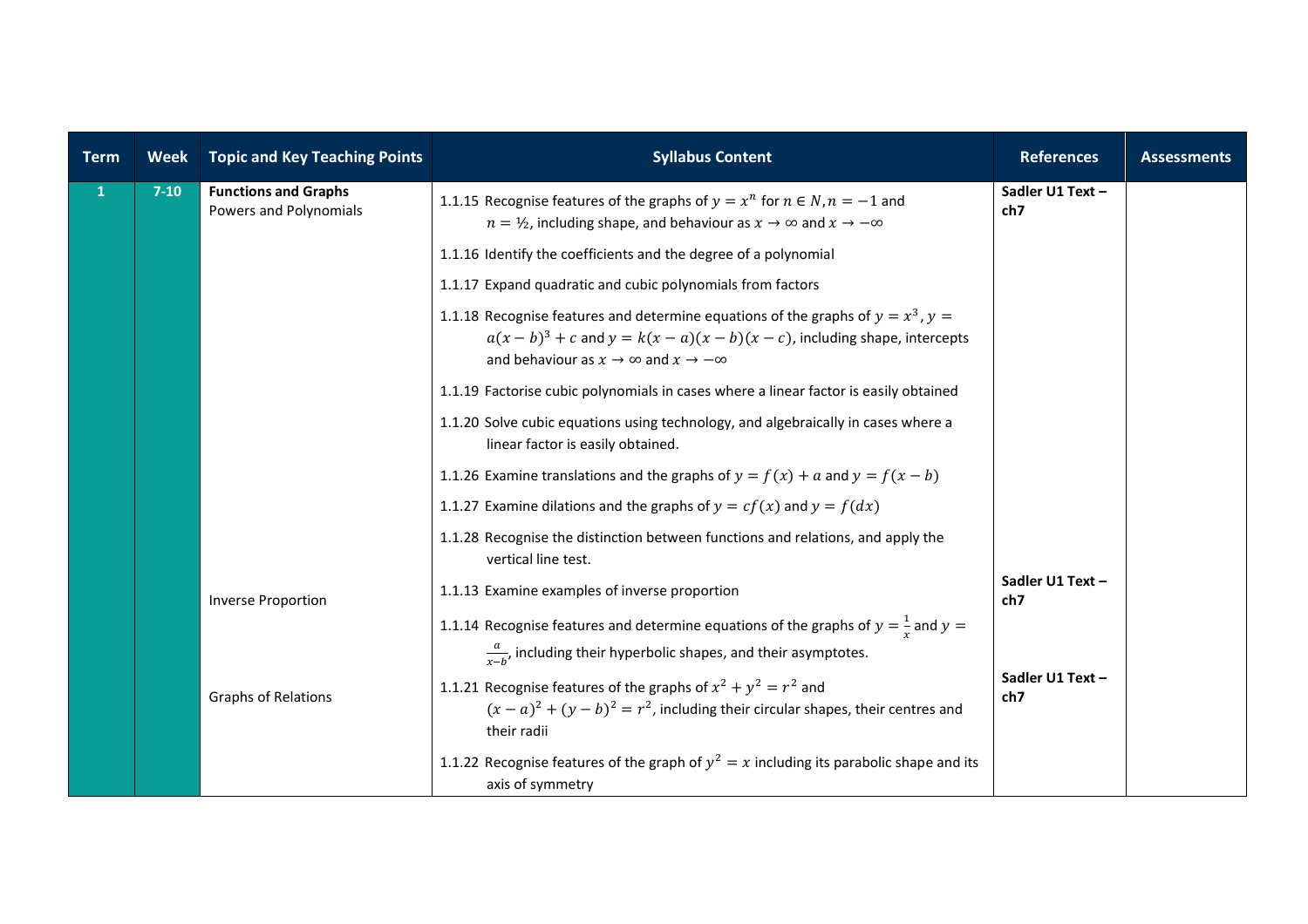| <b>Term</b>    | <b>Week</b> | <b>Topic and Key Teaching Points</b>                             | <b>Syllabus Content</b>                                                                                                                                                                                               | <b>References</b>       | <b>Assessments</b> |
|----------------|-------------|------------------------------------------------------------------|-----------------------------------------------------------------------------------------------------------------------------------------------------------------------------------------------------------------------|-------------------------|--------------------|
| 2 <sup>1</sup> | $1-2$       | <b>Trigonometric Functions</b><br><b>Trigonometric Functions</b> | 1.2.7 Understand the unit circle definition of $cos\theta$ , $sin\theta$ and $tan\theta$ and periodicity<br>using radians                                                                                             | Sadler U1 Text-<br>ch8  |                    |
|                |             |                                                                  | 1.2.8 Recognise the exact values of $sin\theta$ , $cos\theta$ and $tan\theta$ at integer multiples of $\frac{\pi}{6}$<br>and $\frac{\pi}{4}$                                                                          |                         |                    |
|                |             |                                                                  | Recognise the graphs of $y = sinx$ , $y = cosx$ , and $y = tanx$ on extended<br>1.2.9<br>domains                                                                                                                      |                         |                    |
|                |             |                                                                  | 1.2.10 Examine amplitude changes and the graphs of $y = \alpha sinx$ and<br>$y = a \cos x$                                                                                                                            |                         |                    |
|                |             |                                                                  | 1.2.11 Examine period changes and the graphs of $y = \sin bx$ , $y = \cosh x$ , and $y = \sinh x$<br>$tan\ bx$                                                                                                        |                         |                    |
|                |             |                                                                  | 1.2.12 Examine phase changes and the graphs of $y = sin(x - c)$ ,<br>$y = cos(x - c)$ and $y = tan(x - c)$                                                                                                            |                         |                    |
|                |             |                                                                  | 1.2.13 Examine the relationships $sin(x + \frac{\pi}{2}) = cosx$ and $cos(x - \frac{\pi}{2}) = sinx$                                                                                                                  |                         |                    |
|                |             |                                                                  | 1.2.14 Prove and apply the angle sum and difference identities                                                                                                                                                        |                         |                    |
|                |             |                                                                  | 1.2.15 Identify contexts suitable for modelling by trigonometric functions and use<br>them to solve practical problems                                                                                                |                         |                    |
|                |             |                                                                  | 1.2.16 Solve equations involving trigonometric functions using technology, and<br>algebraically in simple cases                                                                                                       |                         |                    |
| 2 <sup>1</sup> | $3 - 5$     | <b>Counting and Probability</b><br>Language of Events and Sets   | Review the concepts and language of outcomes, sample spaces and events as<br>1.3.6<br>sets of outcomes                                                                                                                | Sadler U1 Text -<br>ch9 |                    |
|                |             |                                                                  | Use set language and notation for events, including:<br>1.3.7<br>a. $A$ (or $A'$ ) for the complement of an event A<br>b. $A \cap B$ and $A \cup B$ for the intersection and union of events A and B,<br>respectively |                         |                    |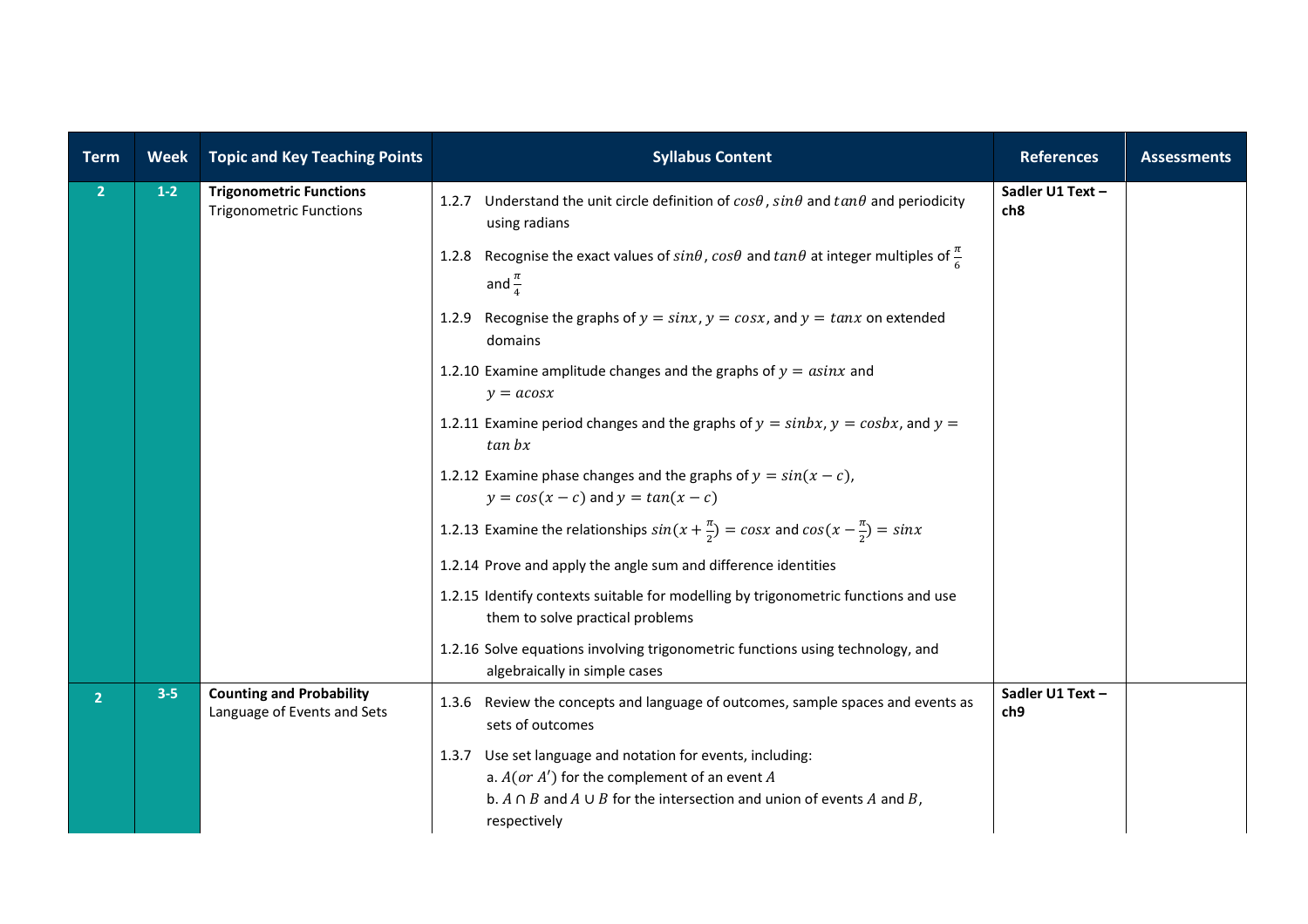| <b>Term</b>    | <b>Week</b>    | <b>Topic and Key Teaching Points</b>         | <b>Syllabus Content</b>                                                                                                                                                                                                                                                                      | <b>References</b>                   | <b>Assessments</b> |
|----------------|----------------|----------------------------------------------|----------------------------------------------------------------------------------------------------------------------------------------------------------------------------------------------------------------------------------------------------------------------------------------------|-------------------------------------|--------------------|
|                |                |                                              | c. $A \cap B \cap C$ and $A \cup B \cup C$ for the intersection and union of the three events<br>$A, B$ and $C$ respectively<br>d. recognise mutually exclusive events<br>1.3.8 Use everyday occurrences to illustrate set descriptions and representations of<br>events and set operations. |                                     |                    |
|                |                | Review of the Fundamentals of<br>Probability | 1.3.9 Review probability as a measure of 'the likelihood of occurrence' of an event<br>1.3.10 Review the probability scale: $0 \le P(A) \le 1$ for each event A, with $P(A) = 0$ if<br>A is an impossibility and $P(A) = 1$ if A is a certainty                                              |                                     |                    |
|                |                |                                              | 1.3.11 Review the rules: $P(\bar{A}) = 1 - P(A)$ and $P(A \cup B) = P(A) + P(B) - P(A \cap B)$<br>B)                                                                                                                                                                                         |                                     |                    |
|                |                |                                              | 1.3.12 Use relative frequencies obtained from data as point estimates of probabilities.                                                                                                                                                                                                      |                                     |                    |
|                |                | Conditional Probability and<br>Independence  | 1.3.13 Understand the notion of a conditional probability and recognise and use<br>language that indicates conditionality                                                                                                                                                                    | Sadler U1 Text -<br>ch <sub>9</sub> | Test 3 week 5      |
|                |                |                                              | 1.3.14 Use the notation $P(A B)$ and the formula $P(A \cap B) = P(A B) \cdot P(B)$                                                                                                                                                                                                           |                                     |                    |
|                |                |                                              | 1.3.15 Understand the notion of independence of an event $A$ from an event $B$ , as<br>defined by<br>$P(A B) = P(A)$                                                                                                                                                                         |                                     |                    |
|                |                |                                              | 1.3.16 Establish and use the formula $P(A \cap B) = P(A) \cdot P(B)$ for independent<br>events $A$ and $B$ , and recognise the symmetry of independence                                                                                                                                      |                                     |                    |
|                |                |                                              | 1.3.17 Use relative frequencies obtained from data as point estimates of conditional<br>probabilities and as indications of possible independence of events.                                                                                                                                 |                                     |                    |
| 2 <sup>1</sup> | 6 <sup>1</sup> | <b>Revision</b>                              |                                                                                                                                                                                                                                                                                              |                                     |                    |
| $\overline{2}$ | $7 - 8$        | Year 11 ATAR Semester 1 Exams<br>Unit 1      |                                                                                                                                                                                                                                                                                              |                                     |                    |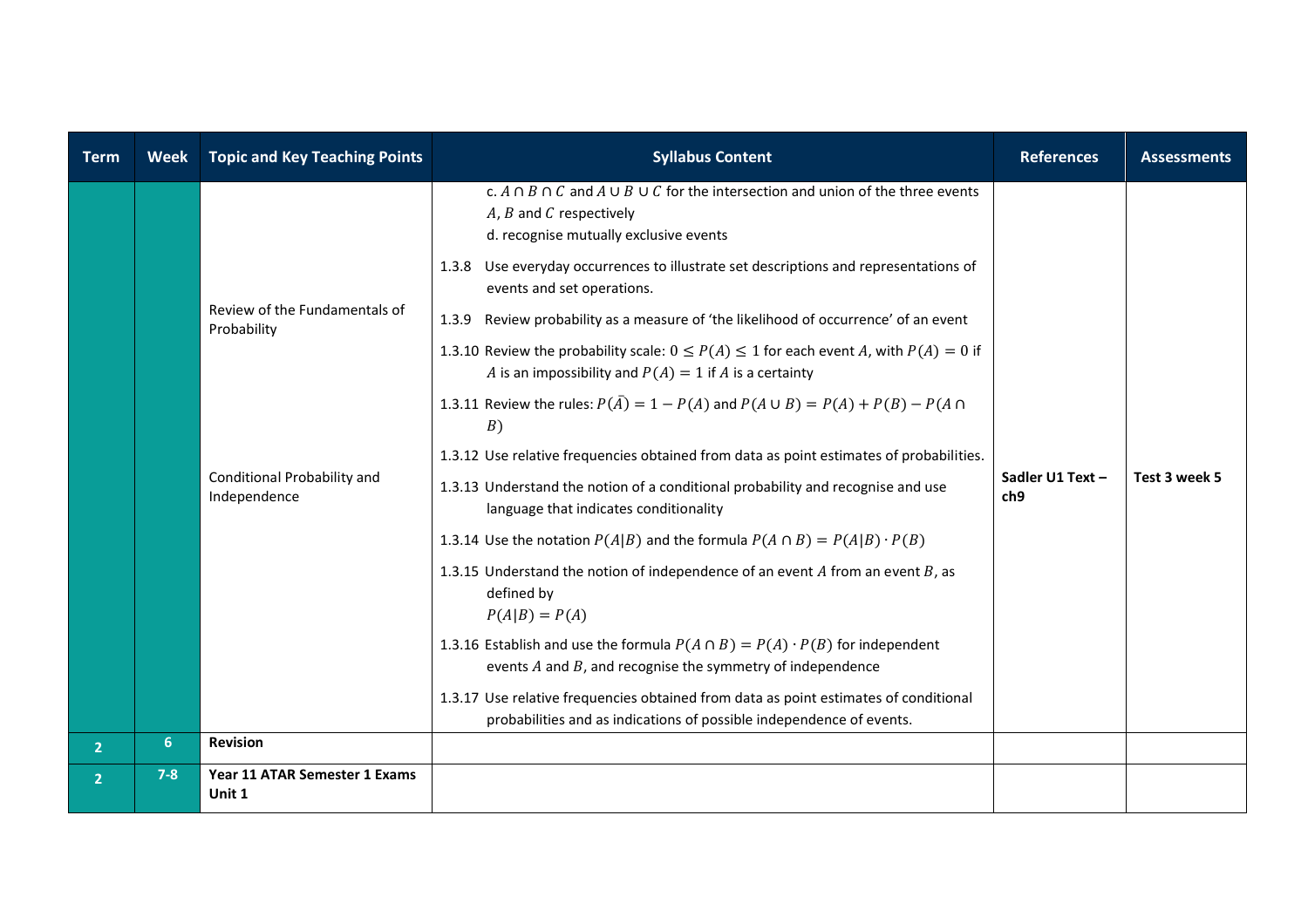| <b>Term</b>    | <b>Week</b> | <b>Topic and Key Teaching Points</b>                                                          | <b>Syllabus Content</b>                                                                                                                                                 | <b>References</b>                         | <b>Assessments</b> |
|----------------|-------------|-----------------------------------------------------------------------------------------------|-------------------------------------------------------------------------------------------------------------------------------------------------------------------------|-------------------------------------------|--------------------|
| 2 <sub>1</sub> | 10<br>(4h)  | <b>Exponentials Functions</b><br>Indices and The Index Laws                                   | 2.1.1 Review indices (including fractional indices) and the index laws                                                                                                  | Sadler U2 Text-<br>ch1                    |                    |
|                |             |                                                                                               | Use radicals and convert to and from fractional indices<br>2.1.2                                                                                                        |                                           |                    |
|                |             |                                                                                               | Understand and use scientific notation and significant figures<br>2.1.3                                                                                                 |                                           |                    |
| $\overline{3}$ | $1-2$       | <b>Exponential Functions</b><br><b>Exponential Functions</b>                                  | Establish and use the algebraic properties of exponential functions<br>2.1.4                                                                                            | Sadler U2 Text -<br>ch <sub>2</sub>       | Test 4 week 2      |
|                |             |                                                                                               | Recognise the qualitative features of the graph of $y = a^x$ ( $a > 0$ ) including<br>2.1.5<br>asymptotes, and of its translations ( $y = a^x + b$ and<br>$y = a^{x-c}$ |                                           |                    |
|                |             |                                                                                               | 2.1.6 Identify contexts suitable for modelling by exponential functions and use them<br>to solve practical problems                                                     |                                           |                    |
|                |             |                                                                                               | Solve equations involving exponential functions using technology, and<br>2.1.7<br>algebraically in simple cases                                                         |                                           |                    |
| 3 <sup>°</sup> | $3-4$       | <b>Arithmetic and Geometric</b><br><b>Sequences and Series</b><br><b>Arithmetic Sequences</b> | 2.2.1 Recognise and use the recursive definition of an arithmetic sequence: $t_{n+1}$ =<br>$t_n + d$                                                                    | Sadler U2 Text -<br>ch <sub>3</sub> and 4 |                    |
|                |             |                                                                                               | 2.2.2 Develop and use the formula $t_n = t_1 + (n-1)d$ for the general term of an<br>arithmetic sequence and recognise its linear nature                                |                                           |                    |
|                |             |                                                                                               | Use arithmetic sequences in contexts involving discrete linear growth or decay,<br>2.2.3<br>such as simple interest                                                     |                                           |                    |
|                |             |                                                                                               | Establish and use the formula for the sum of the first $n$ terms of an arithmetic<br>2.2.4<br>sequence                                                                  |                                           |                    |
| 3 <sup>1</sup> | $5-6$       | <b>Arithmetic and Geometric</b><br><b>Sequences and Series</b><br>Geometric Sequences         | Recognise and use the recursive definition of a geometric sequence: $t_{n+1}$ =<br>2.2.5<br>$t_n r$                                                                     | Sadler U2 Text -<br>ch3 and 4             |                    |
|                |             |                                                                                               | 2.2.6 Develop and use the formula $t_n = t_1 r_{n-1}$ for the general term of a geometric<br>sequence and recognise its exponential nature                              |                                           |                    |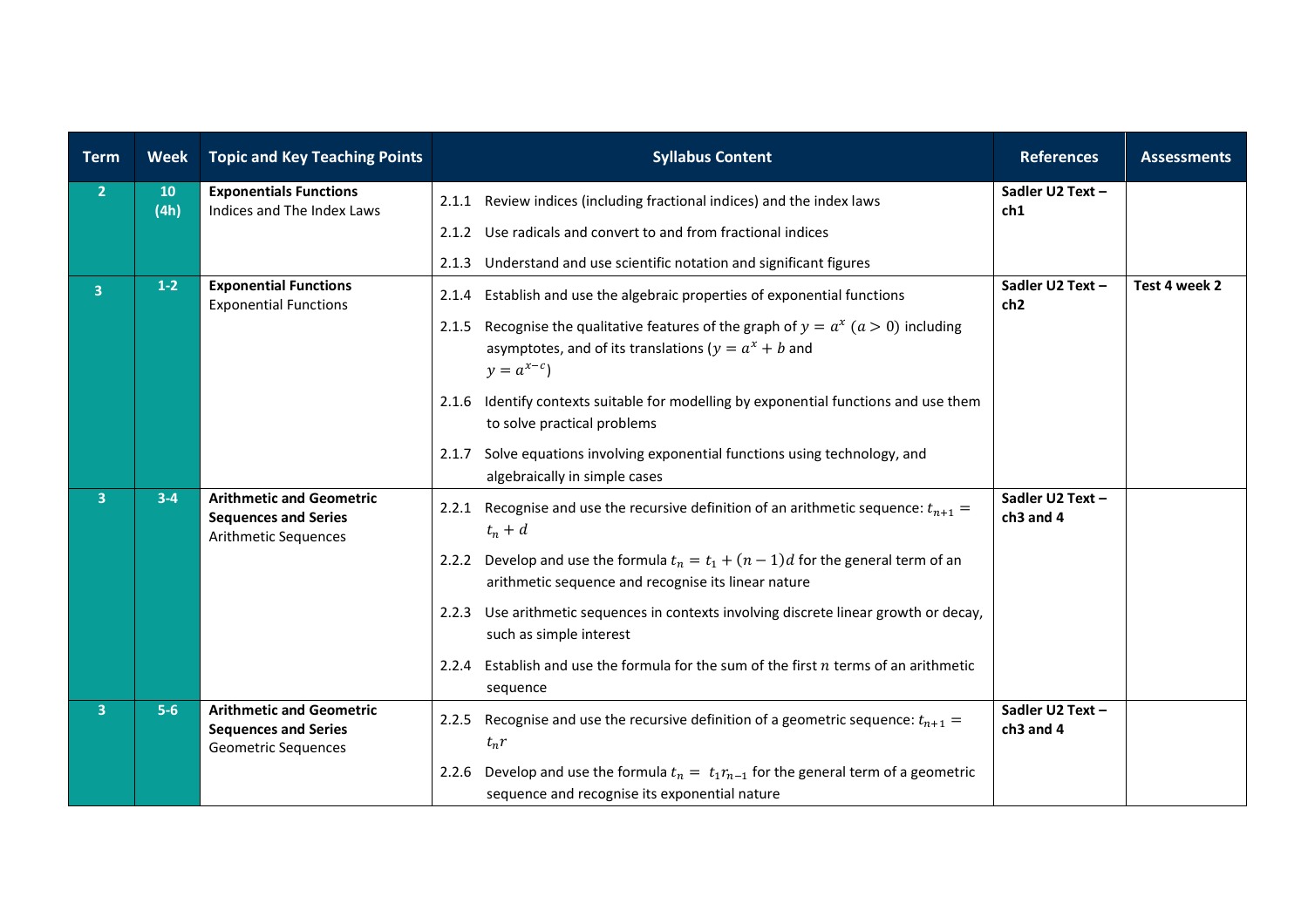| <b>Term</b>    | <b>Week</b> | <b>Topic and Key Teaching Points</b>                                         | <b>Syllabus Content</b>                                                                                                                                          | <b>References</b>                   | <b>Assessments</b>     |
|----------------|-------------|------------------------------------------------------------------------------|------------------------------------------------------------------------------------------------------------------------------------------------------------------|-------------------------------------|------------------------|
|                |             |                                                                              | Understand the limiting behaviour as $n \to \infty$ of the terms $t_n$ in a geometric<br>2.2.7<br>sequence and its dependence on the value of the common ratio r |                                     |                        |
|                |             |                                                                              | 2.2.8 Establish and use the formula $S_n = t_1 \frac{r^{n-1}}{r-1}$ for the sum of the first <i>n</i> terms of a<br>geometric sequence                           |                                     |                        |
|                |             |                                                                              | Use geometric sequences in contexts involving geometric growth or decay,<br>2.2.9<br>such as compound interest                                                   |                                     |                        |
| $\overline{3}$ | $7-9$       | <b>Introduction to Differential</b><br><b>Calculus</b><br>Rates of Change    | 2.3.1 Interpret the difference quotient $\frac{f(x+h)-f(x)}{h}$ as the average rate of change of a<br>function $f$                                               | Sadler U2 Text-<br>ch5              | Test 5 week 7          |
|                |             |                                                                              | 2.3.2 Use the Leibniz notation $\delta x$ and $\delta y$ for changes or increments in the variables<br>$x$ and $y$                                               |                                     | <b>Investigation 2</b> |
|                |             |                                                                              | 2.3.3 Use the notation $\frac{\delta y}{\delta x}$ for the difference quotient $\frac{f(x+h)-f(x)}{h}$ where $y=f(x)$                                            |                                     |                        |
|                |             |                                                                              | 2.3.4 Interpret the ratios $\frac{f(x+h)-f(x)}{h}$ and $\frac{\delta y}{\delta x}$ as the slope or gradient of a chord or<br>secant of the graph of $y = f(x)$ . |                                     |                        |
|                |             | The concept of the derivative                                                | 2.3.5 Examine the behaviour of the difference quotient $\frac{f(x+h)-f(x)}{h}$ as $h \to 0$ as an<br>informal introduction to the concept of a limit             | Sadler U2 Text -<br>ch <sub>5</sub> |                        |
|                |             | 2.3.6 Define the derivative $f'(x)$ as $\lim_{h\to 0} \frac{f(x+h)-f(x)}{h}$ |                                                                                                                                                                  |                                     |                        |
|                |             |                                                                              | 2.3.7 Use the Leibniz notation for the derivative: $\frac{dy}{dx} = \lim_{\delta x \to 0} \frac{\delta y}{\delta x}$ and the correspondence                      |                                     |                        |
|                |             |                                                                              | $\frac{dy}{dx} = f'(x)$ where $y = f(x)$                                                                                                                         |                                     |                        |
|                |             |                                                                              | Interpret the derivative as the instantaneous rate of change<br>2.3.8                                                                                            |                                     |                        |
|                |             |                                                                              | 2.3.9 Interpret the derivative as the slope or gradient of a tangent line of the graph<br>of $y = f(x)$                                                          |                                     |                        |